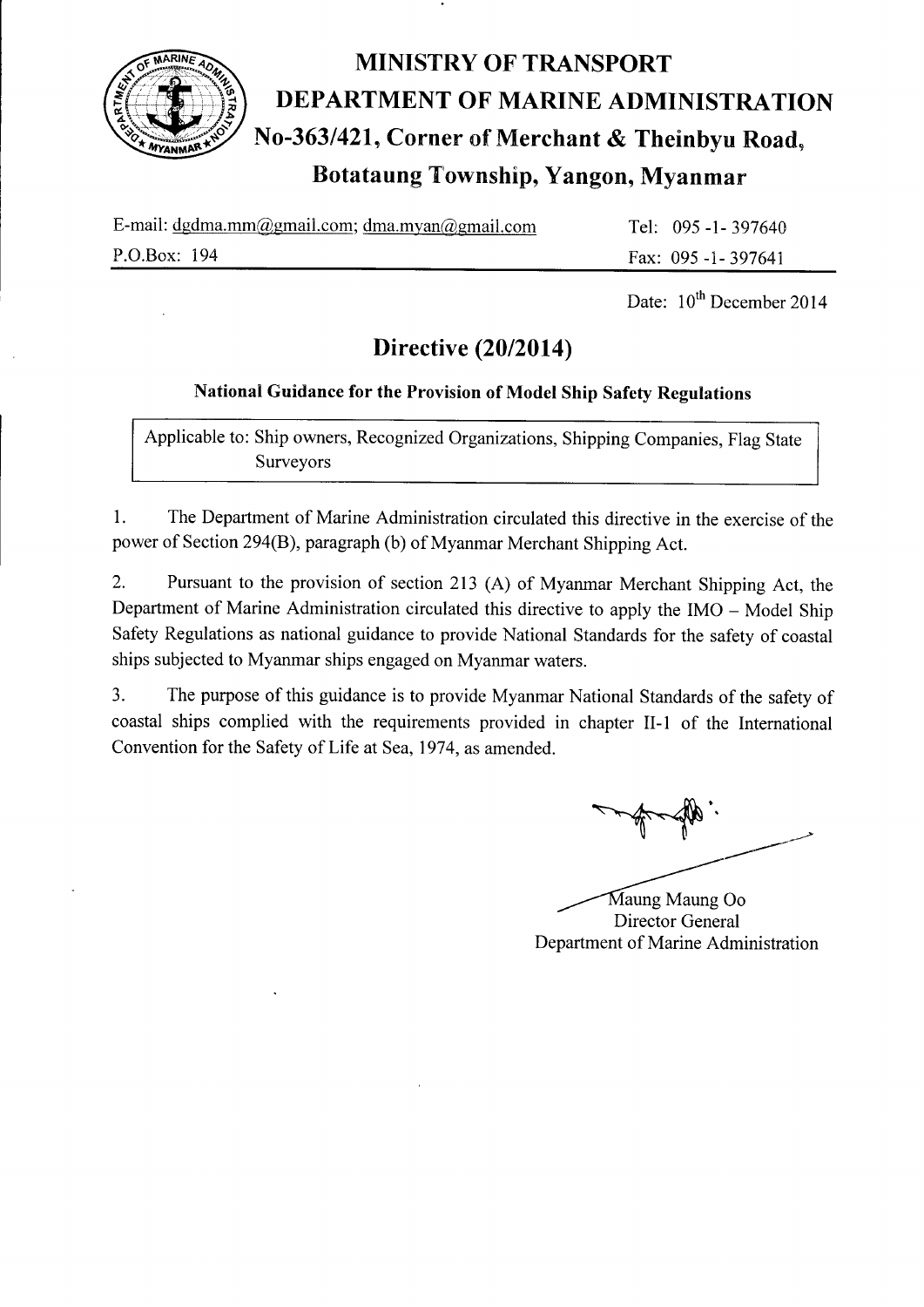

# **INTERNATIONAL MARITIME ORGANIZATION**

# **MODEL SHIP SAFETY REGULATIONS**

**\_\_\_\_\_**

**"GlobalReg"**

**\_\_\_\_\_**

**General introduction**

**Edition February 2013**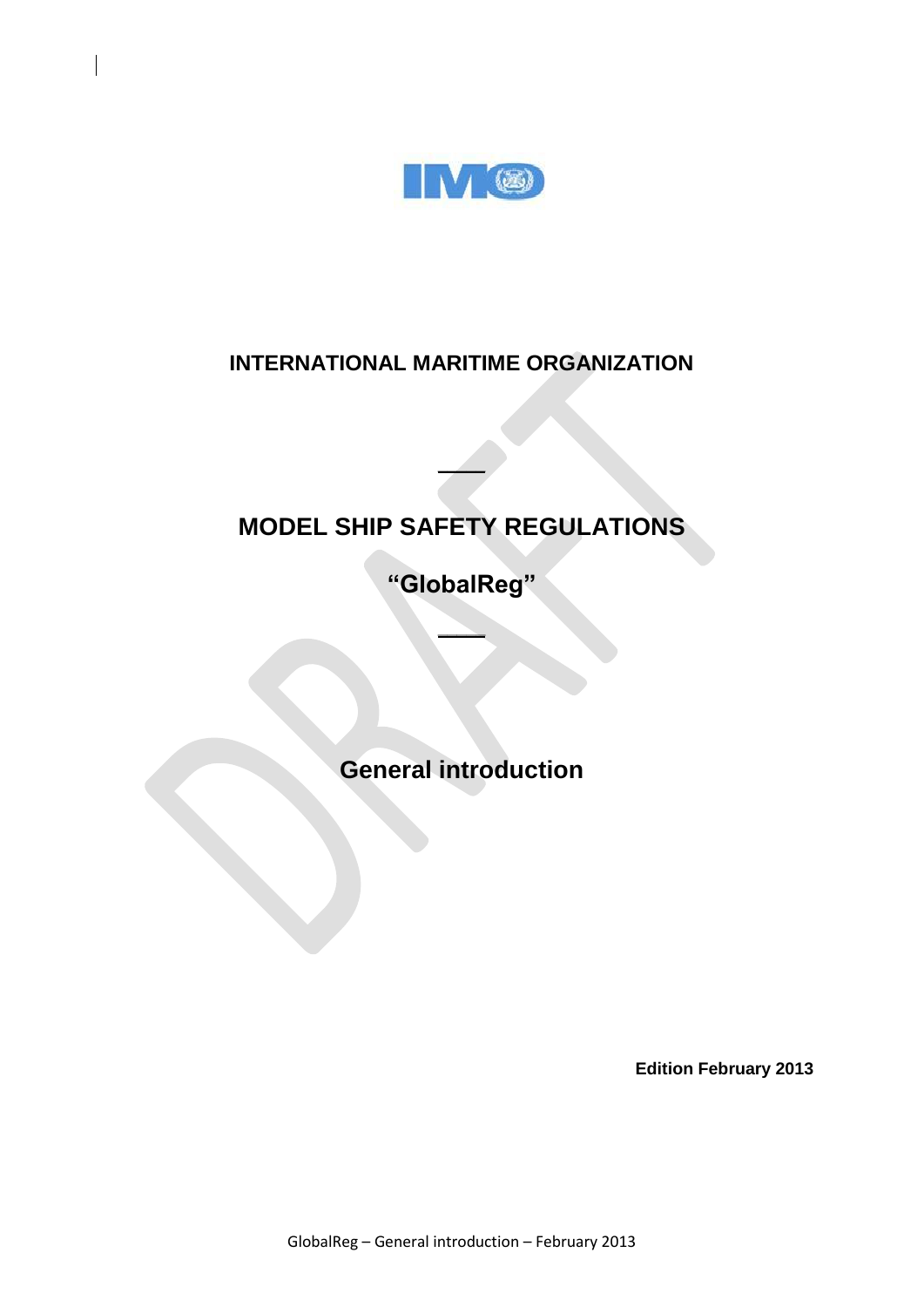# **Content**

- 1. Presentation of the GlobalReg draft Model Regulations
- 2. Main assumptions and options
	- Institutional and organizational assumptions Options taken regarding procedural matters and appellations used Options taken regarding the content of the models
- 3. Conclusion

#### Annexes

- Annex 1 Origins, sources and discussion Small passenger ships Small cargo ships Ships engaged on inland waterways Fishing vessels
- Annex 2 The missing regulations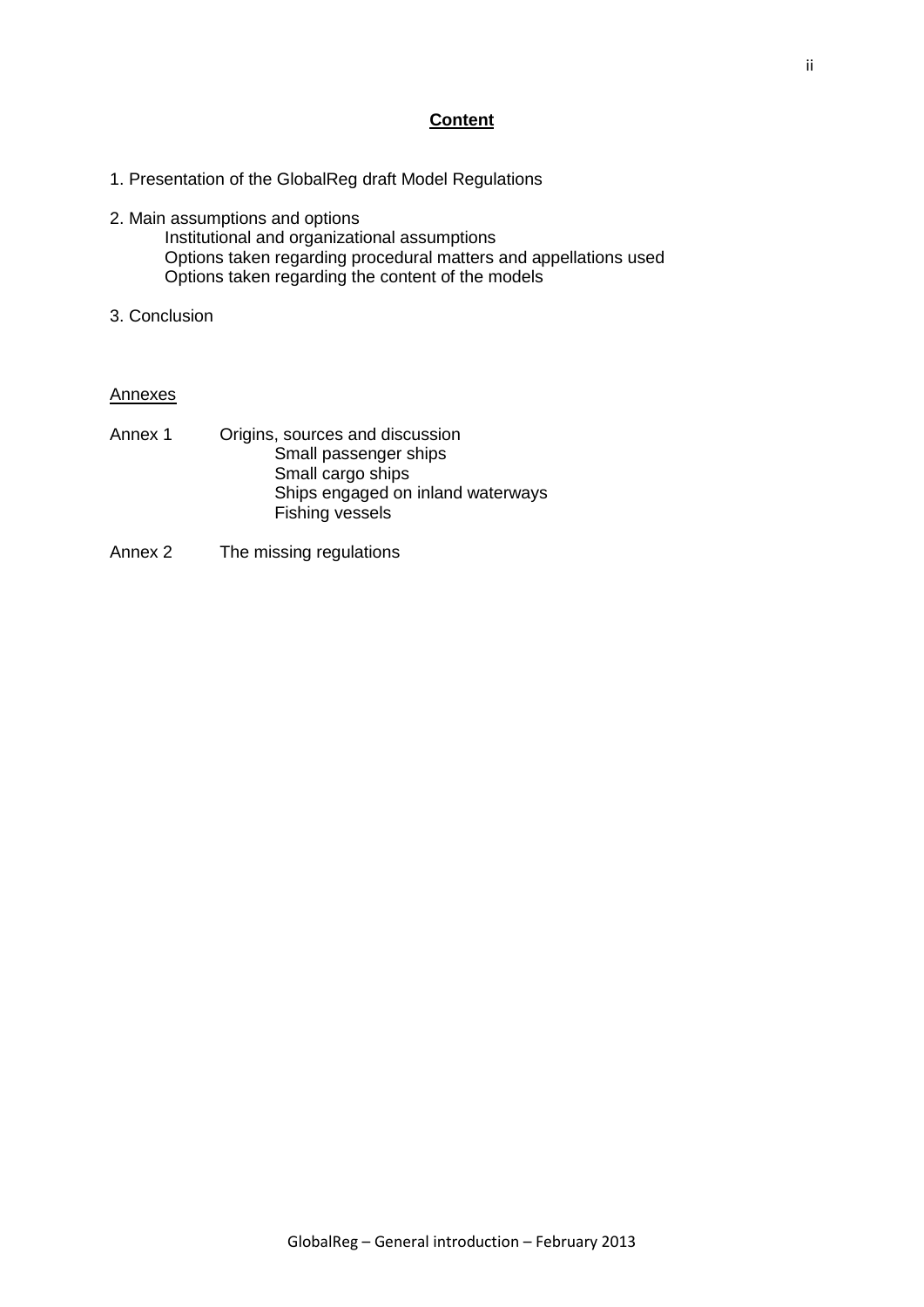# **1. Presentation of the GlobalReg draft Model Regulations**

The proposed model regulations, so called "GlobalReg", provide what should be included within a national legislation to enable a State, Party to the Convention on the Law of the Sea, located in any region in the world (contrary to different regional approaches previously undertaken under the aegis of IMO), to fulfill its obligations regarding safety of ships, and particularly those ships which are not covered by the IMO conventions. They have been drafted in such a way that they can be directly incorporated by such a State in its national legislation.

It is assumed that the country has already adopted and implemented the legislative corpus regarding safety of ships, i.e. a Maritime Code or Act, which defines rights and obligations of the State, and in particular entitles the services in charge of ship safety to survey ships, to issue safety certificates and, if necessary, to prosecute any violation of the rules.

The top document proposed, standing immediately below the Maritime Code, is an extensive set of **Procedural Regulations for Ship Safety Certification and Safe Manning**.

Several sets of **Technical Regulations** define the technical requirements the ships have to comply with in order to be certified by the flag Administration. At this stage, the following were prepared:

- Safety Regulations for Small Cargo Ships (i.e. less than 500 GT).
- Safety Regulations for Small Passenger Ships (i.e. less than 24 m in length (L)),
- Safety Regulations for Ships engaged in Inland Waterways,
- Safety Regulations for Cargo Ships of more than 500 gross tonnage and for Passenger Ships of more than 24 metres in length (L) (SOLAS ships),
- Safety Regulations for Fishing Vessels of 12 metres in length and above, but less than 24 metres,
- Safety Regulations for Fishing Vessels of less than 12 metres in length,
- Safety Regulations for Fishing Vessels of more than 24 metres in length.

Simplified safety regulations for larger passenger ships could be required by a number of national maritime administrations. Such a document should, as the Regulations for Small Passenger Ships, propose simplified technical requirements ensuring a safety level which could be accepted as equivalent to SOLAS.

To be fully comprehensive and to cover all different ship types, the national regulations could include more technical regulations, the development of which was not undertaken, such as:

- Safety regulations for leisure craft,
- Safety regulations for small traditional open boats.
- Regulations on lifting appliances,

Specific procedural regulations are recommended to cope with other relevant aspects:

- Regulations on Organisation and Duties of the Maritime Administration (for which it looks unrealistic to propose a worldwide model),
- Regulations for training and qualification of small ship surveyors,
- Regulations on approval of marine equipment,
- Regulations on registration of persons on board passenger ships,
- Regulations on safety management.
- Regulations on ship accident investigation,
- Regulations on ship manning and seafarers qualification and certification (it should be the adaptation to the national law of the STCW and the STCW-F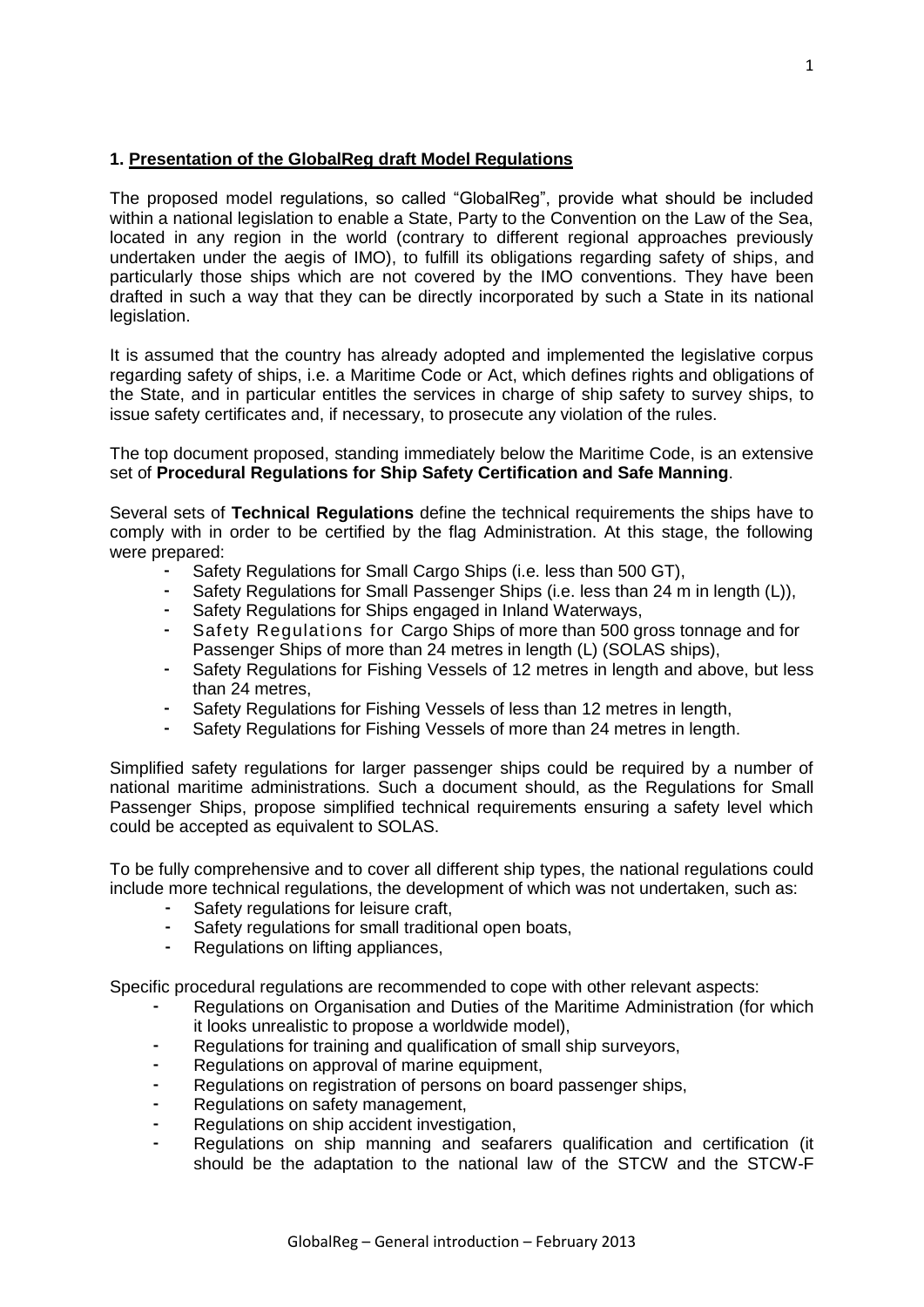Conventions, as well as the national implementation of the MLC 2006 Convention of ILO),

Only draft Regulations on approval of marine equipment and Regulations on registration of persons on board passenger ships are proposed at this stage. It would be highly commendable that model regulations for training and manning aspects be developed by IMO and ILO.

Furthermore, it appears that there is a need for a guidance document, as a tool to assist maritime administrations in their implementation of the above regulatory documents. To that effect, a **procedural guide** is proposed. A detailed outline of this guide is proposed, together with the following tools it introduces:

Inspection check list for small passenger ships and cargo ships,

- ...

The surveyors' note book, which is a compendium of useful guidance documents.

The diagram below presents the suggested structure of a national legislative and regulatory system for ship safety certification and safe manning.



**Fig. 1 Possible structure of a national legislative and regulatory system**

In figure 1, the already available draft sets of regulations are in regular font, while those that are only envisaged are in italics between brackets.

A presentation of the sources used for drafting the proposed technical regulations is attached as Annex 1.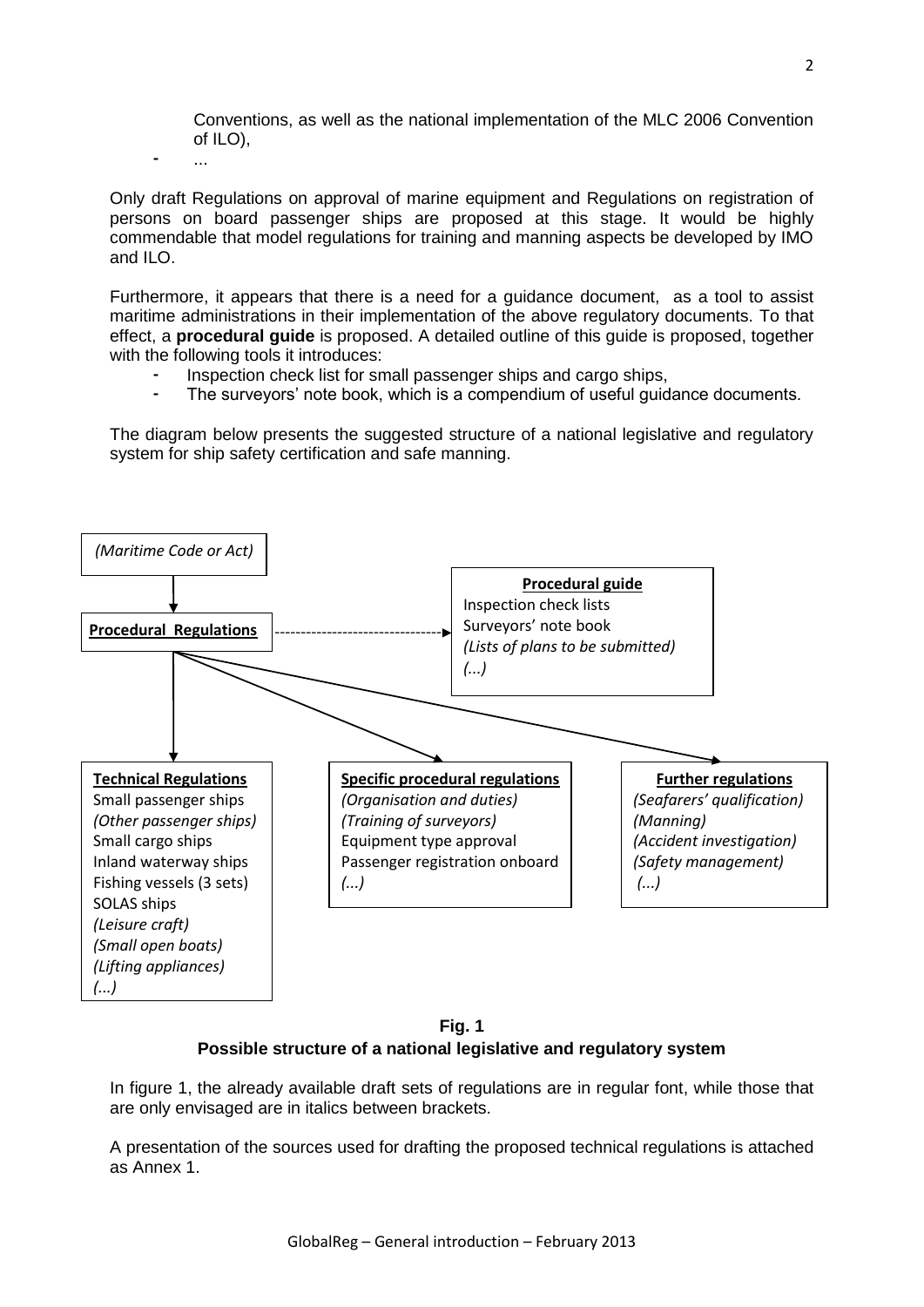Questions raised on two of the missing texts, leisure craft and traditional small open boats such as pirogues or canoes are briefly discussed in Annex 2.

# **2. Main assumptions and options**

As explained above, the country is supposed to implement a Maritime Code. However, it is important to ensure that there is no contradiction between the Code and the regulations proposed, in particular, the Procedural Regulations for ship safety certification and safe manning.

# Institutional and organizational assumptions

- The country has ratified the "mandatory IMO Conventions" addressed in the Resolution A.1019(26), which is the basis for the Voluntary IMO Member States Audit Scheme.
- The country has ratified the main relevant ILO conventions, in particular the OIT 147 and ILO 180, and/or has ratified the new consolidated Maritime Labour Convention, 2006.
- The Minister in charge of the maritime affairs has the responsibility of safety of ships engaged in any activities, except war ships.
- The country and its coasts are not so extensive as to require regional subdivisions. The drafts assume that there is a ministerial level and then inspection centres established in different ports of the country, without an intermediate regional structure. If a regional level is needed, slight modifications should be made to the Procedural Regulations.

# Options taken regarding procedural matters and appellations used

- Regarding recognized organisations: for the sake of clarity, a distinction is made between the organisations referred to in regulation SOLAS XI-1/1, which have to be classification societies, they are called Recognized Organisations in the proposed models, and the other organisms which are authorised by the Administration to carry out inspections or other duties, they are called Authorized Experts.
- It is intended that, except for the smallest ships, the Minister, the Director or the Surveyor are assisted by Commissions when they have to take a decision, such as the issue of an initial certificate. In particular, a National Safety Committee is charged to advise the Minister and the Director prior to the approbation of plans of a new ship or of marine equipment, and before the adoption of any new safety regulations.
- The authority responsible for taking a decision is designed as "the Surveyor" or as "the Administration". The latter designates anyone having been delegated by the Minister, or identified in the Maritime Code or in the Procedural Regulations as having the power to act accordingly. In some cases, it was found useful to name "the Director" for some functions. Director means the Director in charge of maritime safety, or equivalent, at the ministry level.

### Options taken regarding the content of the models

The technical regulations for the different types of ships are as comprehensive as possible, and independent from each other. They include, in an annex, the models of safety certificates, which are slightly different for each type of ship.

In the proposed draft texts, the term XXX appears repeatedly; this represents the name of the country to which the legislation is applicable. It can be the noun or the adjective forms of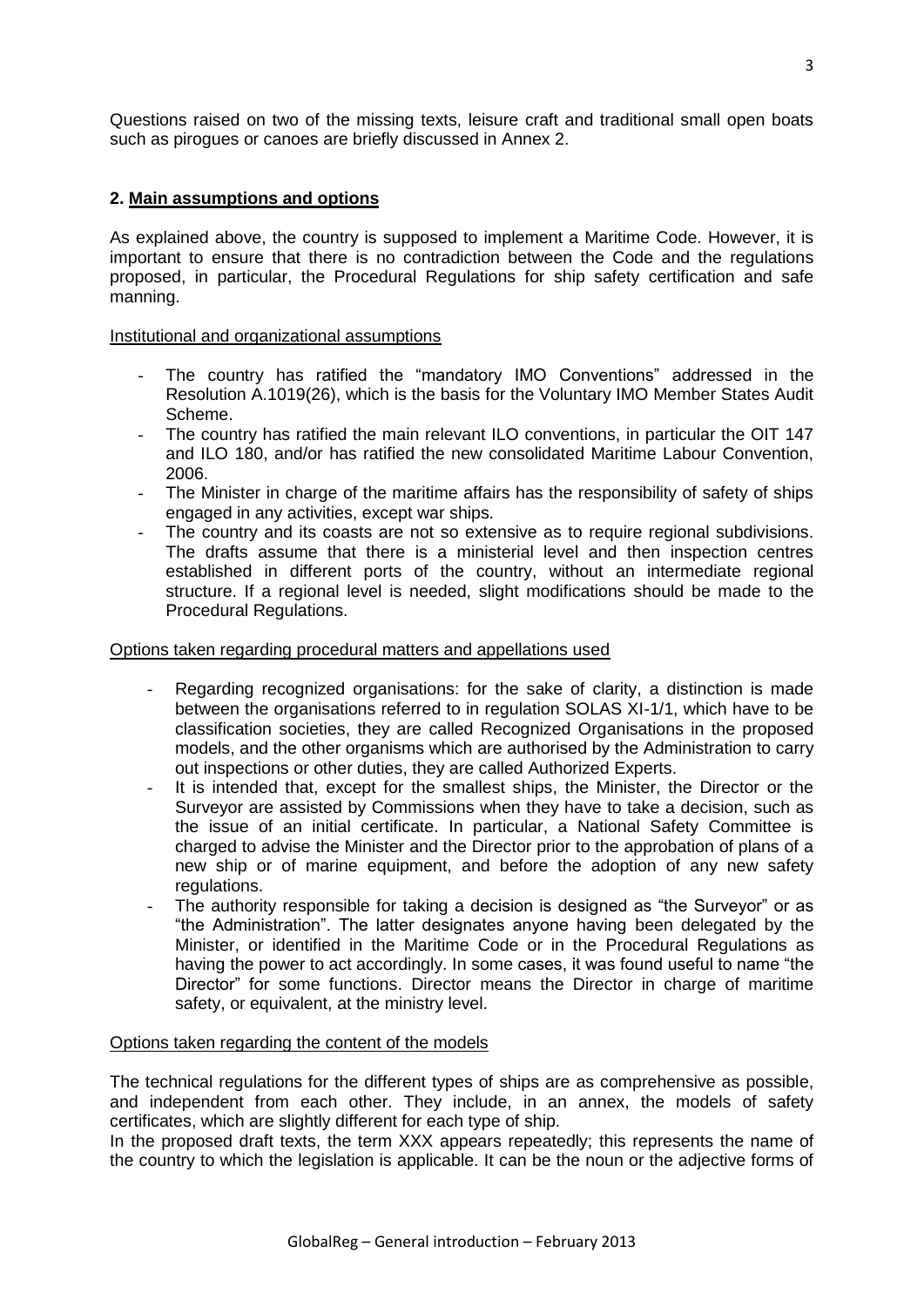the country. Where unknown specific data needs to be introduced in the text, for instance the level of criminal sanctions, YYY or similar symbols are used.

# **3. Conclusion**

1 An important feature of the proposed regulations is that they can be applicable to new ships only. However, as specified in each set of regulations applicable to the different types of ships, the Administration should, as far as practicable and reasonable, apply the same standards to existing ships, in particular for safety equipment and operational requirements.

The Administration may continue to authorize the operation of an existing ship designed on the basis of lower standards than those set out in the regulations. However, such ships should at least satisfy those provisions which, in the opinion of the Administration, are considered necessary to ensure the safety of the ship and its crew during the voyage or voyages that it is expected to make.

- 2 As a conclusion to this presentation, it is important to remind the following:
	- These model regulations should be considered as a starting tool for a number of flag States to build the necessary legislation needed to fulfil their obligation with regard to the Convention on the Law of the Sea;
	- The regulations proposed, once adopted, should be regularly updated by IMO in the light of experience and developments in international safety standards.
	- Finally, it should be noted that, although drafted in the form of national regulations, the model regulations are set in the context of a possible regional agreement between neighbouring countries, preferably between countries parties to the same PSC MoU. In that case, a certain number of exchanges should be arranged between countries which have decided to apply the same regulations. These exchanges could involve:
		- exemptions granted,
		- recognized equivalences,
		- the statistical and technical return from accident investigations.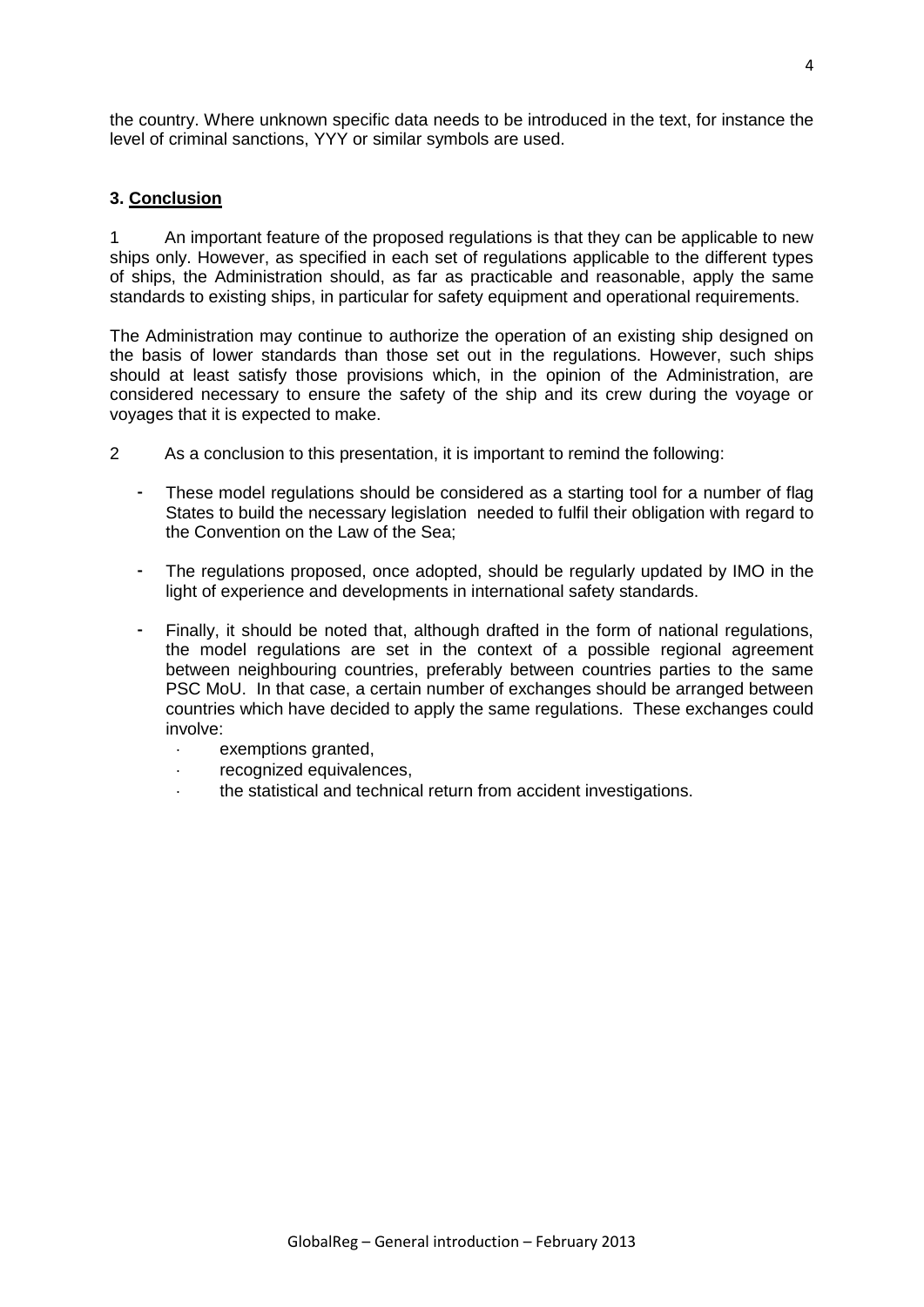# **Annex 1 Origins, sources and discussion**

# **1. Small Passenger Ships**

The "*Safety regulations for Small Passenger Ships*" are proposed as a generic set of national regulations, recommended by IMO as minimum safety standards for new passenger ships of an overall length of 12 metres and over, but less than 24 metres length (L), for the use of those countries which undertake to establish national regulations for this category of ships.

The proposed text has its origins in the "Safety regulations for cargo ships and small passenger ships not covered by the provisions of international maritime conventions in the Co-operation Council for the Arab States of the Gulf (GCC) Region, Djibouti and Yemen", adopted in 2006 in Bahrain and in the recent Caribbean Code of Safety for Small Commercial Vessels. Those two texts apply both to cargo and small passenger vessels. However as the objectives were a complete set of maritime safety regulations covering all types of ships and their equipment, as every flag State should have, it was decided that passenger vessels, including the small ones, would have their own regulations.

Indeed, the task was to transcribe and adapt the universally accepted provisions for ships covered by the provisions of the Conventions to ships not so covered, including, where possible and reasonable, the recommendations and interpretations adopted by the IMO. In such cases, they are referred to in the regulations, either in the body of the text, or in a footnote.

As explained in their Preamble, the regulations are equally proposed for passenger ships when engaged on domestic or international voyages. In the case of international voyages, their requirements are to be understood as a reasonable interpretation of the SOLAS regulations, as simplified for ships of a limited size, submitted to restricted navigation limits, both in terms of distance and of probable wave height. Inasmuch as IMO acknowledges that these regulations are equivalent to SOLAS for these restricted navigations, the foreign port should easily accept the corresponding safety certificate.

The question of the involvement of classification societies should be the subject of a debate. For passenger ships between 12 and 24 metres in length, the answer is not a simple one. Probably the most difficult task for the Administration is the approval of the stability booklet, which requires a computer programme (and know-how) possessed by classification societies but more seldom by Administrations. If the latter do not wish to equip themselves accordingly, it is desirable that they should require the endorsement of a recognized classification society. The other difficulty concerns the issue of the load line certificate, although this task is more within the compass of Administration inspectors when they have received appropriate training.

### **2. Small Cargo Ships**

The proposed draft "Safety regulations Small Cargo Ships", of more than 12 metres in length but less than 500GT, have their origin in the Co-operation Council for the Arab States of the Gulf (GCC) Region, Djibouti and Yemen safety regulations adopted in 2006 in Bahrain, the Mediterranean safety regulations adopted in 2005 in Malta and the Maghreb safety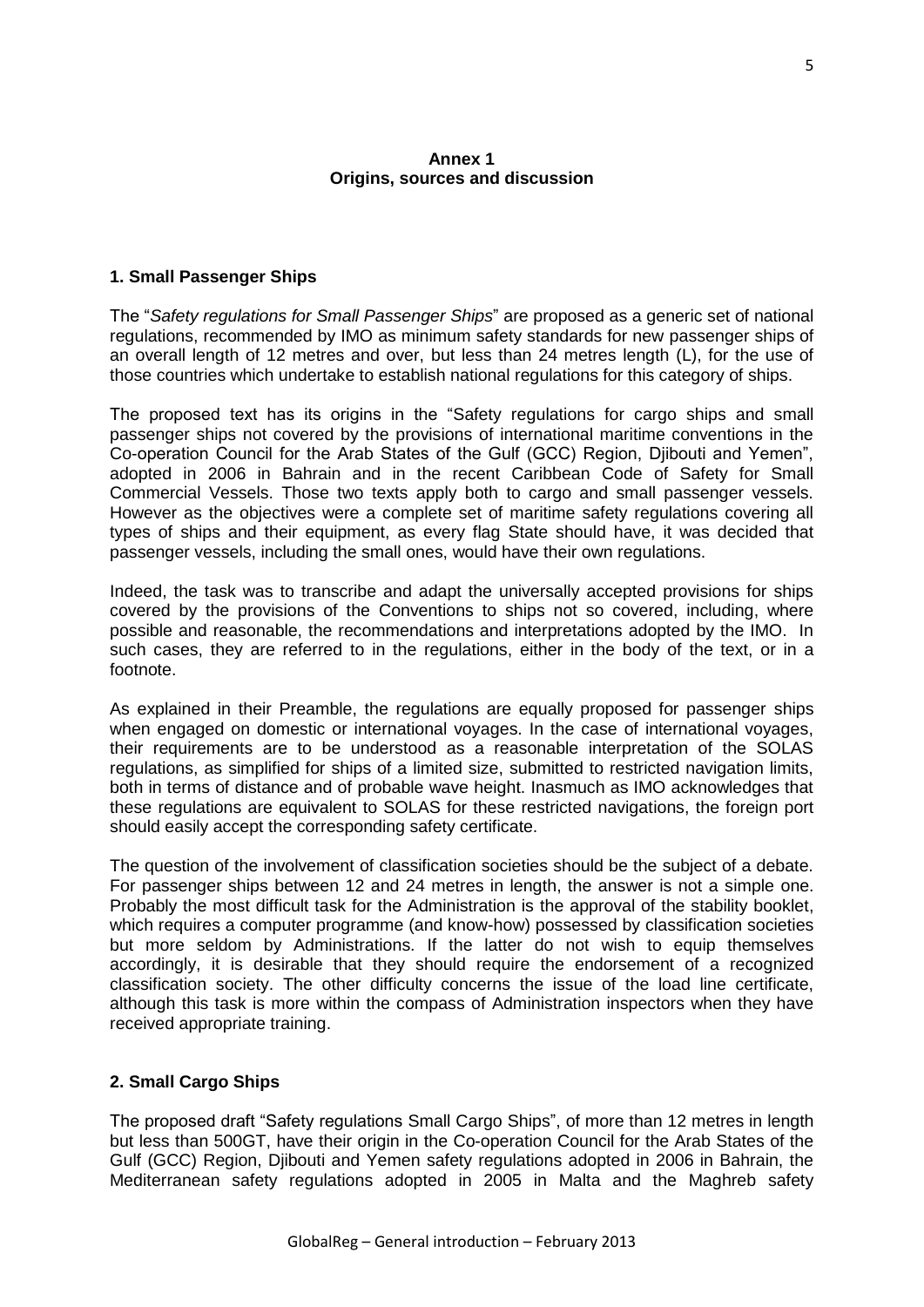regulations adopted in 2002 in Algiers. These texts were prepared taking into account similar texts adopted in other regions of the world – Asia, Pacific and Caribbean Regions – and current international law. The text is very much inspired by the principal IMO Conventions and their protocols in force (SOLAS, Load Lines, STCW, MARPOL and COLREG). Some provisions are inspired from the Convention for the Safety of Fishing Vessels and the Torremolinos Protocol (SFV Convention), not yet in force.

Applying as they do to cargo ships, the Regulations also cover ships intended for specific transport (oil, gas, chemicals, dry bulk, special ships…). However, the particular provisions for such ships, which are normally additional to the general provisions on cargo ships, have not been developed, but refer to the various IMO specialised codes.

Also, some clarifications and, in some cases, some strengthening of the requirements, particularly in the chapters on stability, load lines, bilge-pumping, fire and safety of navigation, were borrowed from the French regulations on cargo ships of less than 500 GT.

The range of cargo ships of less than 12 m in length overall is not covered. As for the upper limit of applicability, the draft includes ships of less than 500 gross tonnage. Theoretically the regulations could cover also larger ships which solely practice domestic navigation, but such ships have no convincing reason not to fully comply with SOLAS. In addition, it should be borne in mind that:

- several chapters, SOLAS chapters, IV and V in particular, have different limits,
- the Load Lines Convention applies to ships of 24 metres and over in length  $(L)$ engaged on international navigation, and
- the MARPOL and COLREG Conventions apply to all ships.

The involvement of classification societies is explicitly required for ships of a more than 24 m length (L), bearing in mind that, for the largest ships, the insurance companies generally require shipowners to have their ships classed. For smaller ships, the same position as for small passenger ships is proposed.

Concerning safety certificates, the principle of a separate national load line certificate is kept, but alternatively it could be combined with the general safety certificate if the ship is not required to have an international load line certificate because of its size (L < 24m) or because it is not engaged in international navigation.

The Regulations thus contain three model certificates:

- Safety Certificate for Small Cargo Ship,
- **Exemption Certificate.**
- National Load Line Certificate.

### **3. Ships engaged on inland waterways**

For the drafting of those regulations use was made of the rules developed by the Australian consultant Mr. Ian Williams, assigned by IMO to develop rules for navigating on African inland waterways. The consultant used the 1982 version of the European regulations as a basis and supplements its provisions with material drawn from later versions where it appeared that the basis needed improvement from the perspective of its suitability for application to vessels operating on African inland waterways. Provisions have also been incorporated into the model regulations from legislation of African countries, in particular the provisions of the Tripartite Agreement on Inland Waterway Transport between Kenya, Uganda and Tanzania, made on 30 April 1998, which contains some important areas of agreement on standards to be applied to certain African inland waterways vessels.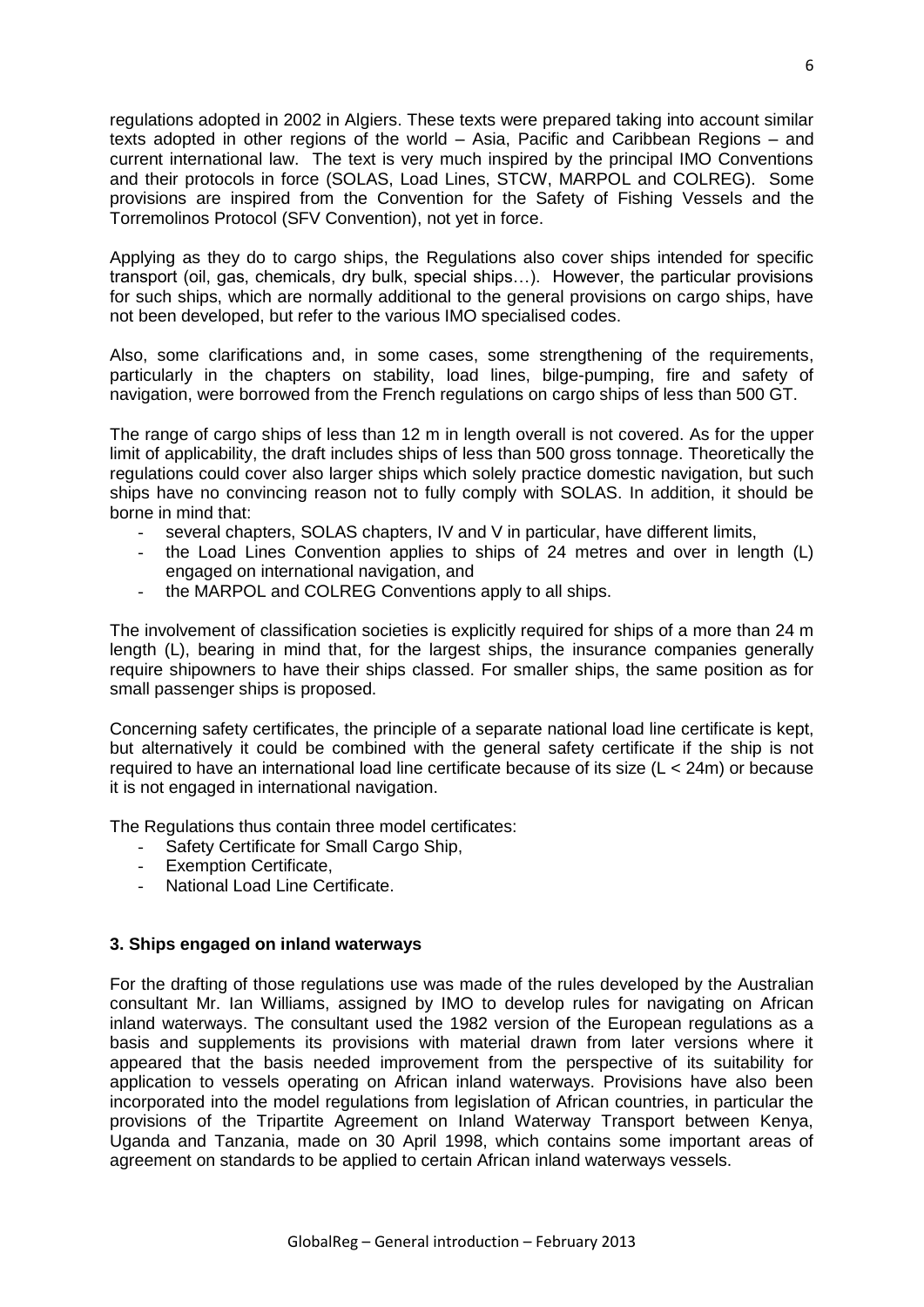The proposed text also includes numerous amendments, additions and updates as well as a modification of its outline so as to have it closer to the ones adopted for safety regulations for non-convention seagoing ships.

# **4. Fishing Vessels**

It was agreed that the most efficient and the simplest way to present the rules applicable to the different categories of fishing vessels was to provide separate regulations according to the size of ships. The division used by IMO was adopted. Therefore, three sets of regulations were prepared: the "*Safety regulations for fishing vessels of less than 12 metres"*, the "*Safety regulations for fishing vessels of 12 metres in length and above, but less than 24 metres"* and the *"Safety regulations for fishing vessels of more than 24 metres in length".*

The basis for the model regulations are:

- For the "12 24 metres", the IMO/ILO/FAO Voluntary guidelines for the design, construction and equipment of small fishing vessels, 2005;
- For the "less than12 metres", the draft Safety recommendations for decked fishing vessels of less than 12 metres in length and undecked fishing vessels, as it appears in the document SLF 51-5 of August 2007, which is not yet finalized and should be adopted in its final version within one or two years, with the consequence that the regulations for fishing vessels of less than 12 metres will have to be updated when the final recommendation is adopted;
- For the "more than 24 metres", the Torremolinos Convention 1977 and its 1993 Protocol on safety of fishing vessels, not yet in force, as updated by the Code of Safety for fishermen and fishing vessels, 2005. Flag States having registered fishing vessels above 24 metres in their fleet should indeed ratify the Torremolinos Protocol and implement the IMO/ILO/FAO Code; however, it is important to note that the regulations that are proposed in GlobalReg include the requirements of the Torremolinos Protocol, but exclude most of its dispensation and exemption provisions. The regulations that are proposed are therefore more consistent with the safety levels provided for smaller fishing vessels.

Also, some clarifications and, in some cases, some strengthening of the requirements were borrowed from the French regulations on fishing vessels of less than 12 metres and fishing vessels between 12 and 24 metres.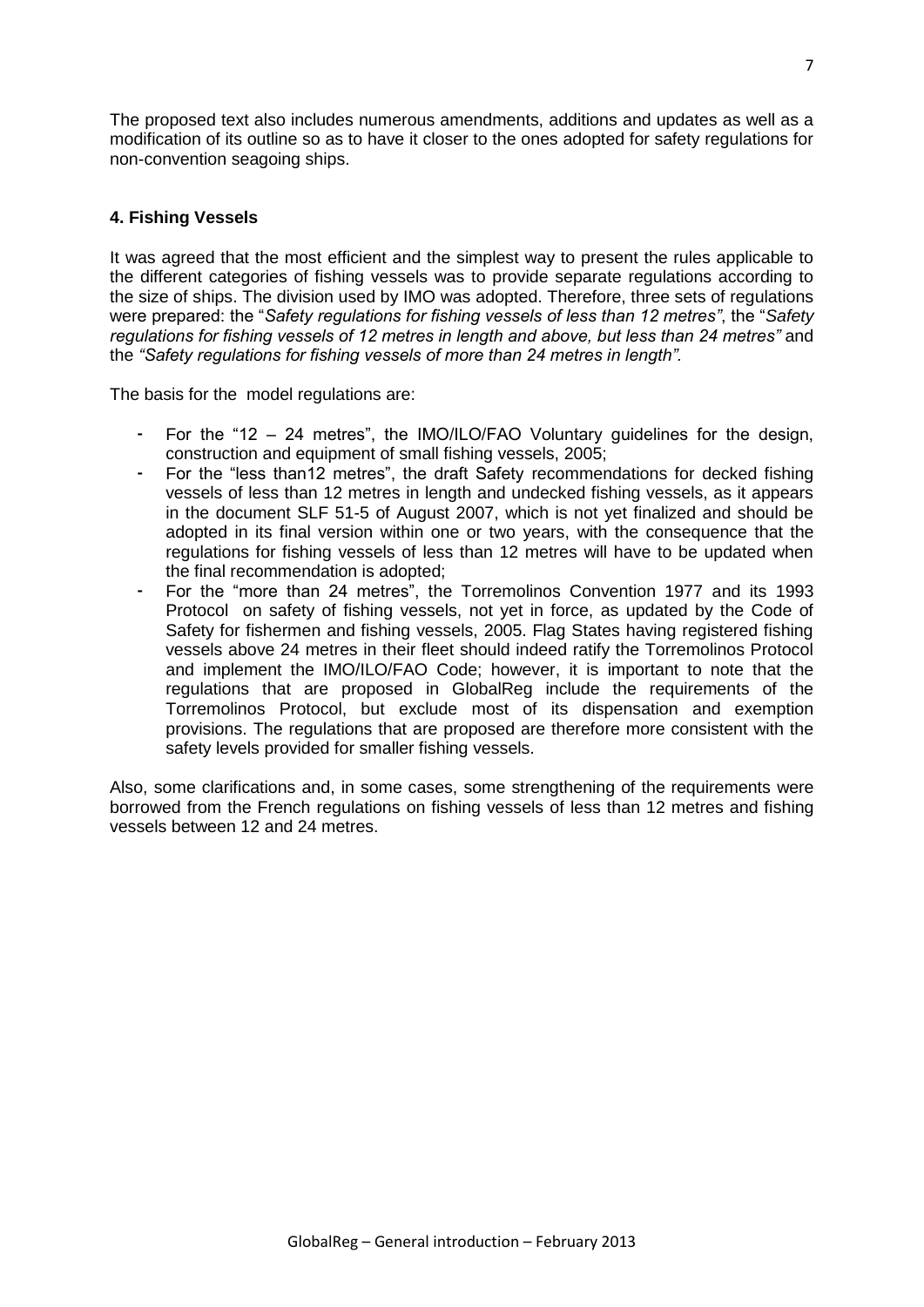# **Annex 2**

# **The missing regulations**

### 1. **The leisure craft**

Many countries have a large fleet of leisure craft and some produce such ships. Therefore, a complete set of model regulations for the safety of ships would benefit from having a model for pleasure craft. Taking into account the specific features of this type of ships and the fact that most of them are built in mass production, there is an interest to adopt standards similar to those adopted in the United States and in the European Union, in order not to impede trade of such ships between countries.

### 2. **The small traditional open boats such as pirogues or canoes**

It is obviously the most crucial question regarding maritime safety as pirogues or equivalent are operated in most developing countries, with a far heavier number of victims than from other maritime activities. There are few statistics regarding the number of accidents with pirogues, but some studies have demonstrated how dangerous they can be; for instance, a study on accidents with pirogues in Senegal and Mauritania reports an average of 150 to 200 fatalities per year. It means that this specific fishing activity is the most dangerous professional activity, and it is certainly not acceptable. However, the solution to that problem is not simple. It is, first of all, a social and economical question, which means a political question as well, before being a technical question. It means that it is not with just simple technical regulations that the situation can be noticeably improved.

Rather than drafting such regulations, it is proposed a three-tier action plan, preferably implemented at a regional level and supported with much dialogue and huge efforts for training.

The first tier regards the area of navigation. Pirogues, or equivalent, are open craft, undecked and with no protection. Whatever their length, they are not designed to sail on high sea, and certainly not to remain at sea for more than one day. Therefore, their areas of navigation and their voyage durations at sea have to be limited, as it is the case in the "Safety regulations for fishing vessels of less than 12 metres": the undecked vessels are limited to the coastal area (3 nautical miles from the coast). Such a limit may be different for the largest fishing pirogues, but it has to be decided after discussions and agreements with the parties involved.

The second tier regards the equipment. It should be defined with the users and the owners of the pirogues. And once the list of equipment is agreed, controls should be organised by the Administration to ensure that all respect the rules and that crews are all at an equal level. It is interesting to note that, when it is economically useful, skippers of pirogues do not hesitate to put electronic navigational equipment on board. Therefore, many large fishing pirogues in Senegal have a GPS receiver on board, that the skipper uses to retrieve and recover his fishing gear.

The third tier regards the design of the pirogue itself. If it is possible to improve its design towards higher safety standards, it could only be done in case the users (and the builders) agree to modify their craft. Many experiences in the past have demonstrated that the fishermen are very reluctant to change their habits. It is essential that they have participated themselves in defining the modifications proposed. A thorough analysis of behaviours is necessary which is why it is highly desirable to take the time and make the efforts to carry out an accident investigation each time the Administration is informed that there was an